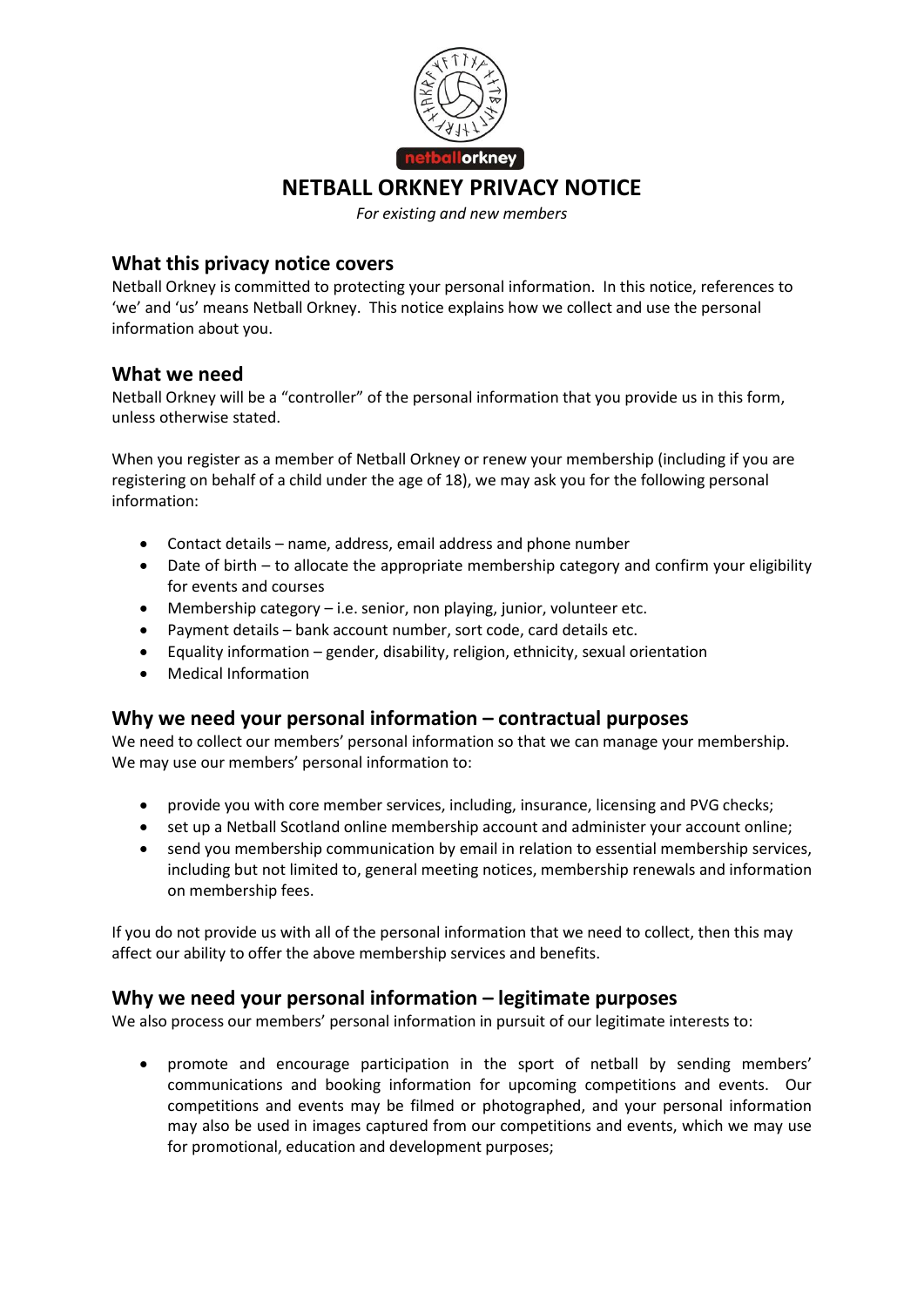

- provide competition in the sport of netball by accepting and managing entries for competitions and checking your personal information to ensure you are entered in to the correct competition;
- develop and maintain our members' qualifications, including sending email communications to members to inform you of upcoming courses, renewal requirements and verify that you have completed any mandatory training and PVG / child protection requirements;
- respond to and communicate with members regarding your questions, comments, support needs or complaints, concerns or allegations in relation to the sport of netball. We will use your personal information to investigate your complaint, suspend membership and take disciplinary action where appropriate.

Where we process your personal information in pursuit of our legitimate interests, you have the right to object to us using your personal information for the above purposes. If you wish to object to any of the above processing, please contact us on netballorkney@hotmail.co.uk. If we agree and comply with your objection, this may affect our ability to undertake the tasks above for the benefit of you as a member.

## **Why we need your personal information – legal obligations**

We are under legal obligation to process certain personal information relating to our members for the purposes of complying with our obligations under:

 the Protection of Vulnerable Groups (Scotland) Act 2007 to check that our coaches and volunteers are able to undertake regulated work with children and vulnerable adults.

#### **Other uses of your personal information**

We may ask you if we can process your personal information for additional purposes. Where we do so, we will provide you with an additional privacy notice with information on how we will use your information for these additional purposes.

#### **Who we share your personal information with**

- We may be required to share your personal information with statutory or regulatory authorities to comply with statutory obligations. Such organisations may include the Health & Safety Executive, Disclosure Scotland, and Police Scotland for the purposes of safeguarding children.
- We may share your personal information with our professional and legal advisors for the purposes of taking advice.
- For those members who become affiliated to Netball Scotland we will share your name, address, telephone number, email address, date of birth, and any other information they may require in order to carry out their responsibilities as a Sports Governing Body in Scotland. Netball Scotland will become a "controller" of your personal information when they receive it. Netball Scotland's privacy notice explains how they use your personal information and their reasons for contacting you. Please read this over by viewing the document on the Netball Scotland website; [https://www.netballscotland.com/governance/policy-documents/.](https://www.netballscotland.com/governance/policy-documents/) This document also details how you can amend your communication preferences should you wish. Please note, Netball Orkney agree to all communication opt ins when completing your affiliation with Netball Scotland.